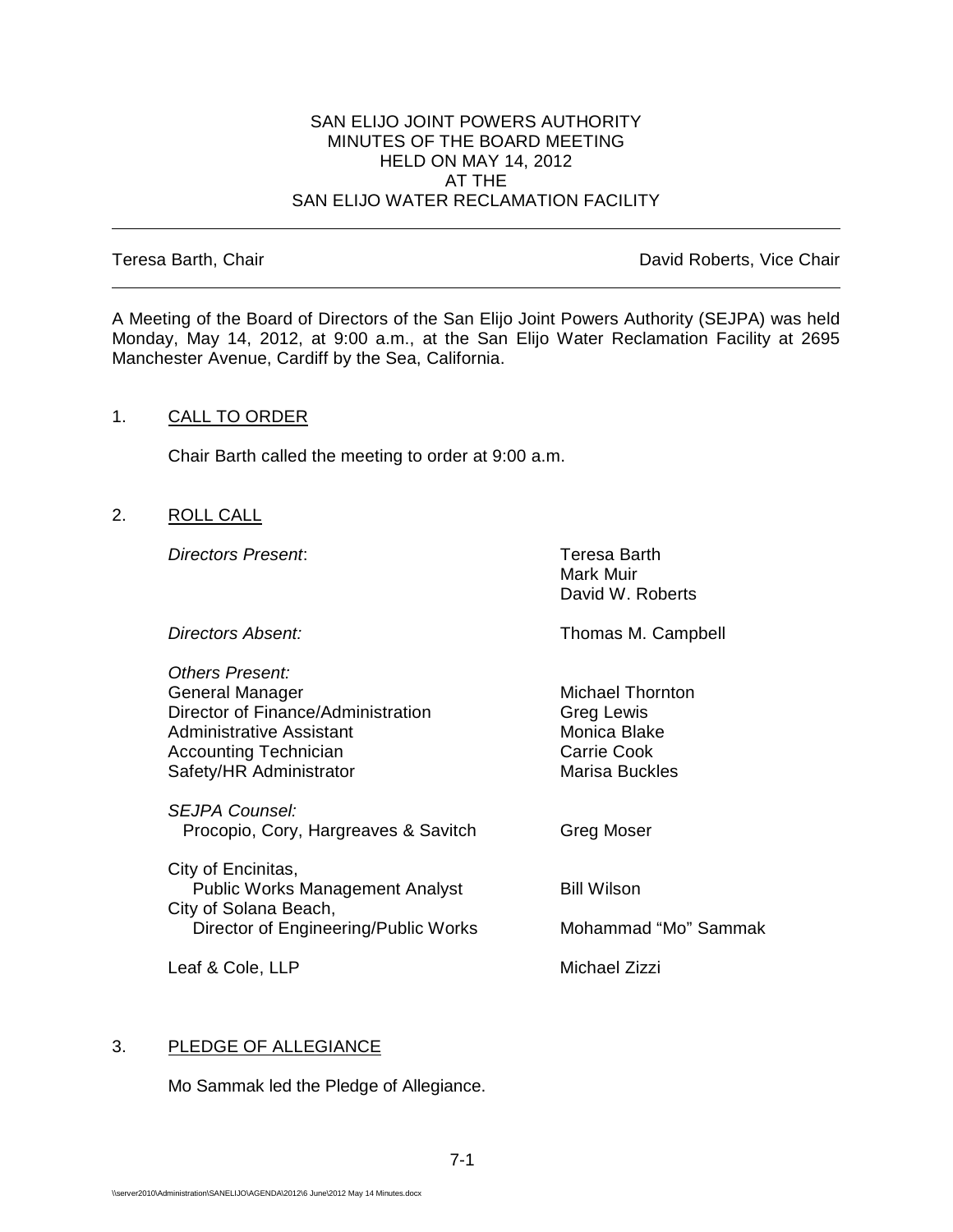# 4. ORAL COMMUNICATIONS

None

# 5. PRESENTATION OF AWARDS

The General Manager presented Ravy Chea, Senior Laboratory Analyst, with a certificate of recognition for 20 years of continuous service to the SEJPA.

The General Manager stated that the SEJPA was awarded the 2011 Small Plant of the Year Award by the California Water Environment Association (CWEA), at the state level.

# 6. CONSENT CALENDAR

Moved by Vice Chair Roberts and seconded by Board Member Muir to approve the Consent Calendar with the following vote of approval:

| AYES:    | Barth, Muir and Roberts |
|----------|-------------------------|
| NOES:    | None                    |
| ABSENT:  | Campbell                |
| ABSTAIN: | None                    |

Consent Calendar:

| Agenda Item No. 7  | Approval of Minutes for the April 9, 2012 meeting                               |
|--------------------|---------------------------------------------------------------------------------|
| Agenda Item No. 8  | Approval for Payment of Warrants and Monthly<br><b>Investment Report</b>        |
| Agenda Item No. 9  | San Elijo Water Reclamation Facility Treated Effluent<br>Flows - Monthly Report |
| Agenda Item No. 10 | San Elijo Joint Powers Authority Recycled Water Program<br>- Monthly Report     |

# 11. ITEMS REMOVED FROM CONSENT CALENDAR

None

# 12. PRE-ENGAGEMENT MEETING WITH SAN ELIJO JOINT POWERS AUTHORITY AUDITORS

The Director of Finance/Administration stated that during the presentation of the Fiscal Year 2010-11 financial audit, the SEJPA Board suggested that the audit process be adjusted to include verbal discussions between the Board of Directors and the auditors.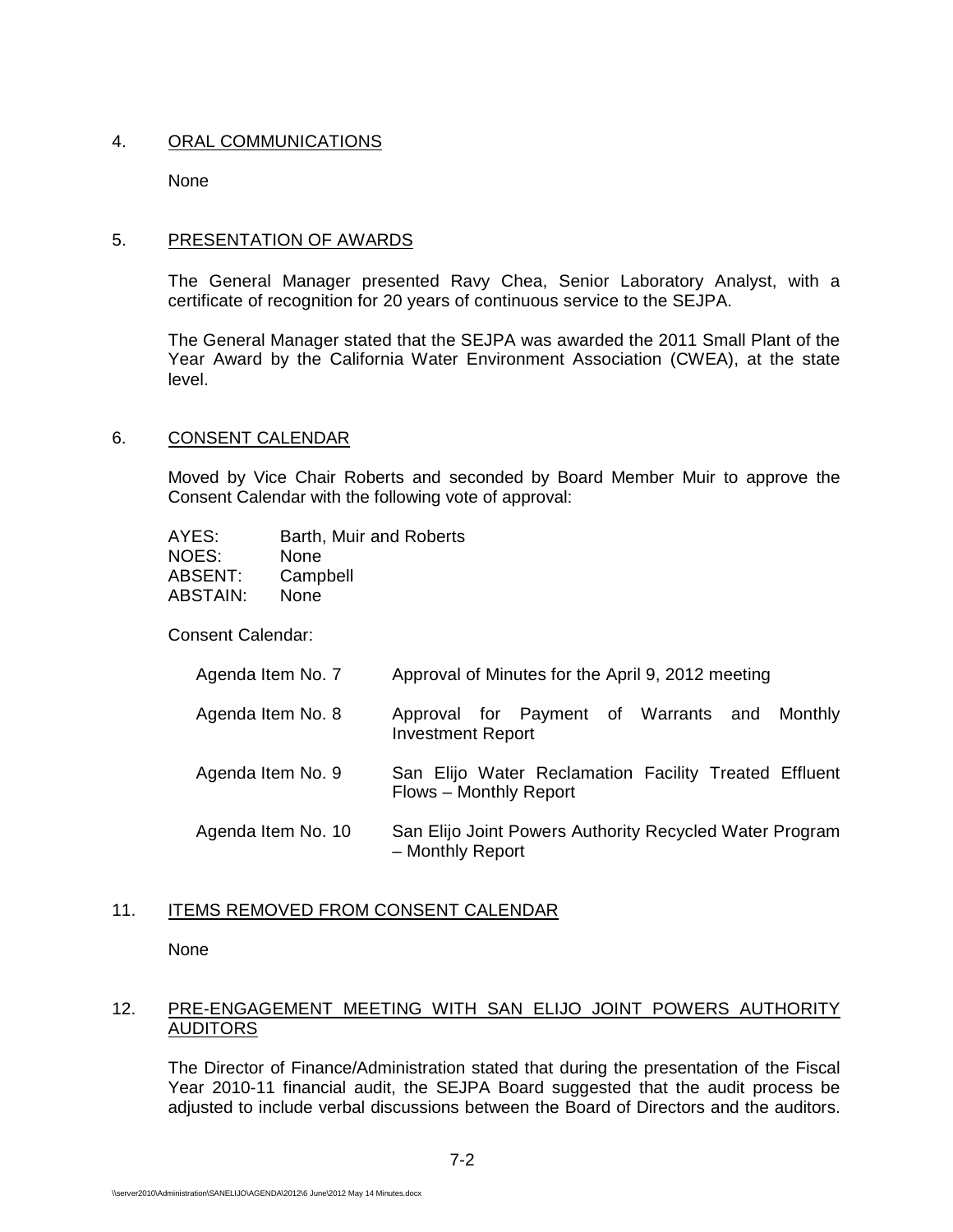The director of Finance/Administration introduced Michael Zizzi, C.P.A., the SEJPA's current auditor of the audit firm Leaf & Cole, LLP to conduct a pre-engagement audit meeting with staff and the Board of Directors of the SEJPA.

Mr. Zizzi reviewed the scope of services that Leaf & Cole will provide during the audit process for Fiscal Year 2011-12 and gave a brief explanation of the purpose and methodology of the planned audit.

No action required. This memorandum is submitted for information only.

## 13. SAN ELIJO JOINT POWERS AUTHORITY FISCAL YEAR 2012-13 RECOMMENDED BUDGET UPDATE

The Director of Finance/Administration reported that the Recommended Budget for FY 2012-13 was presented to both Member Agencies and that there were no recommended changes to the budget. It was stated that any comments from this meeting would be incorporated into the budget that will be presented to the Board of Directors for adoption at the June meeting.

The Board Members had no comments or action for the FY 2012-13 Budget.

# 14. STATUS REPORT – WASTEWATER INFRASTRUCTURE CAPITAL PROJECTS

The General Manager gave the Board Members an update on the four major construction projects now in progress. The two projects being led by the City of Encinitas are the Olivenhain Pump Station Replacement Project and the Olivenhain Force Main Replacement Project. The two projects being led by the SEJPA are the Electrical Upgrades Project and the Advanced Water Treatment Project.

The General Manager stated that the Olivenhain Pump Station was originally built in 1971. The replacement pump station design incorporates LEED Green Design Standards and will have a spill containment basin to be able to accommodate the storage of wastewater in the event of the station going off-line. The total project value is \$6.7 million with an approximate completion date of December 2012.

The Olivenhain Force Main Replacement Project was expedited because of the determination of the shortened service life of the pipeline and its failure on December 28, 2011. The total project value is \$4.3 million with a scheduled completion date of December 2012.

The General Manager reported that the Electrical Upgrades Project at the San Elijo Water Reclamation Facility is to replace an aging electrical system that has been in service for more than 30 years. The construction contract value is \$1.06 million with an anticipated completion of July 2012.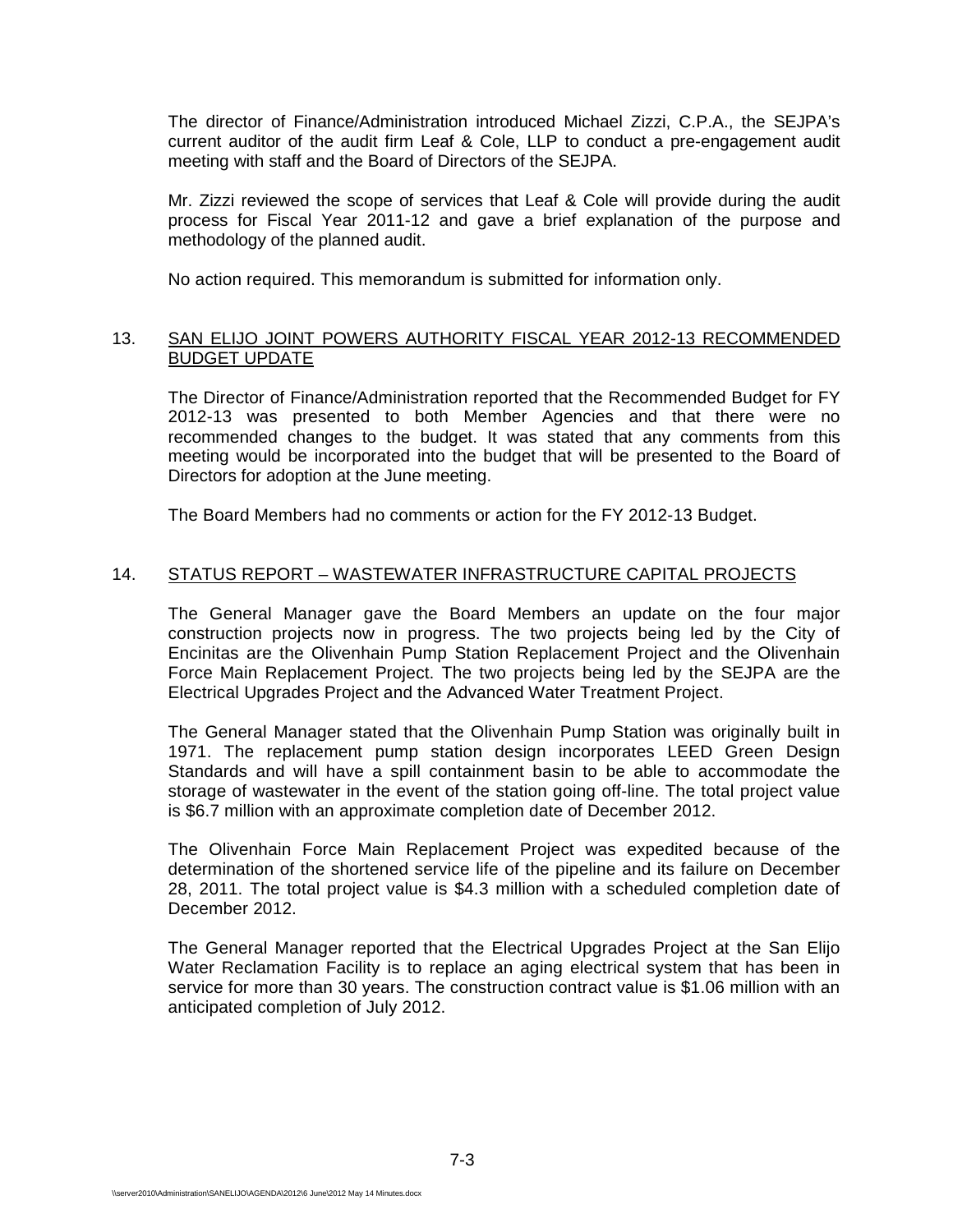The Advanced Water Treatment Project will assist the SEJPA in achieving permit compliance for recycled water quality. The SEJPA has been awarded a \$700,000 grant for this project. The contract value is \$4.2 million with the anticipated completion date of February 2013.

No action required. This memorandum is submitted for information only.

## 15. GENERAL MANAGER'S REPORT

The General Manager reported that a press release was submitted on the SEJPA's CWEA award for 2011 Small Plant of the Year, along with several other North County facilities' CWEA awards. The press release highlighted achievements of the SEJPA, Encina Wastewater Authority, and Leucadia Wastewater District.

The General Manager stated that staff is working with Santa Fe Irrigation District (SFID) on the transfer of ownership on a recycled water pipeline and also negotiating extending the current agreement on recycled water rates.

The City of San Diego is working on a Purification Demonstration Project that has just reached the six-month mark and the water quality results show that the purified wastewater meets state and federal drinking water requirements.

# 16. GENERAL COUNSEL'S REPORT

General Counsel reported that AB 2398, Water Recycling Act, would be a significant rewrite of the laws affecting water recycling. There will be a new regulatory scheme that separates recycled water regulation from water and wastewater rules. The bill is supported by the Association of California Water Agencies (ACWA) and the San Diego County Water Authority, and sponsored by WateReuse.

The General Counsel stated that the Natural Resources Defense Council's (NRDC) proposal to the State Water Board is asking them to require to wastewater agencies to base customer rates for sewer service on the volume of waste discharged to the sewer system, rather than a fixed periodic charge.

## 17. BOARD MEMBER COMMENTS

None

## 18. CLOSED SESSION

The Board of Directors adjourned to closed session at 9:40, with Labor Negotiators Michael Thornton and Greg Lewis, per Government Code Section 54957.6: Labor Negotiations. A second closed session was held with Michael Thornton per Government Code Section 54957 – Employee Performance Evaluation, title: General Manager.